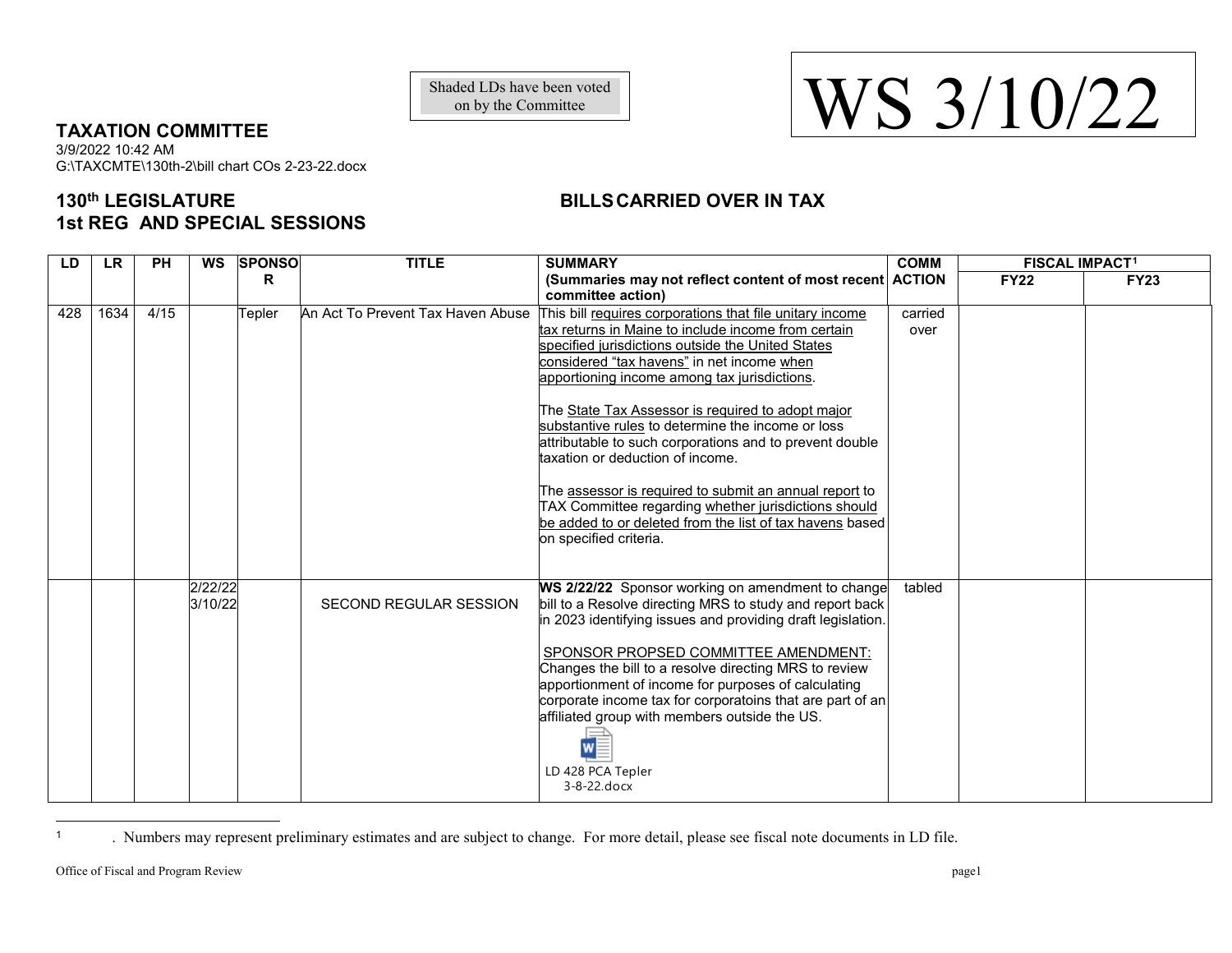| LD   | <b>LR</b> | <b>PH</b> | <b>WS</b> | <b>SPONSO</b> | <b>TITLE</b>               | <b>SUMMARY</b>                                                                   | <b>COMM</b> | <b>FISCAL IMPACT1</b> |             |
|------|-----------|-----------|-----------|---------------|----------------------------|----------------------------------------------------------------------------------|-------------|-----------------------|-------------|
|      |           |           |           | R             |                            | (Summaries may not reflect content of most recent ACTION                         |             | <b>FY22</b>           | <b>FY23</b> |
|      |           |           |           |               |                            | committee action)                                                                |             |                       |             |
| 1156 | 1378      | 4/13      | 4/27      | Arata         | An Act To Reduce Errors in | <b>CURRENT LAW:</b>                                                              |             |                       |             |
|      |           |           |           |               |                            | Employment Tax Increment Financing ETIF benefits to employers are in the form of |             |                       |             |
|      |           |           |           |               | <b>Benefits</b>            | percentage of wages withheld for IT purposes based on                            |             |                       |             |
|      |           |           |           |               |                            | unemployment level in area where qualified employee is                           |             |                       |             |
|      |           |           |           |               |                            | employed.                                                                        |             |                       |             |
|      |           |           |           |               |                            | LD 1156:                                                                         |             |                       |             |
|      |           |           |           |               |                            | This bill makes changes to the ETIF program for                                  |             |                       |             |
|      |           |           |           |               |                            | calendar years beginning with 2022 by basing benefits                            |             |                       |             |
|      |           |           |           |               |                            | on the gross wages of qualified employees rather than                            |             |                       |             |
|      |           |           |           |               |                            | on income tax withholding for those employees.                                   |             |                       |             |
|      |           |           |           |               |                            | The bill directs the DECD and the State Tax Assessor                             |             |                       |             |
|      |           |           |           |               |                            | to take actions, including the adoption of routine                               |             |                       |             |
|      |           |           |           |               |                            | technical rules, to implement the change.                                        |             |                       |             |
|      |           |           |           |               |                            |                                                                                  |             |                       |             |
|      |           |           |           |               |                            | DECD recommends holding any changes until next                                   |             |                       |             |
|      |           |           |           |               |                            | year. DECD evaluation of Pine Tree Zone Program and                              |             |                       |             |
|      |           |           |           |               |                            | ETIF currently under way.                                                        |             |                       |             |
|      |           |           | 2/11/22   |               |                            | Will need timing adjustment because of carryover year                            |             |                       |             |
|      |           |           | 2/24/22   |               | SECOND REGULAR SESSION     | delay.                                                                           |             |                       |             |
|      |           |           |           |               |                            |                                                                                  |             |                       |             |
|      |           |           |           |               |                            | 2/11 Not discussed.                                                              | not taken   |                       |             |
|      |           |           |           |               |                            |                                                                                  | up          |                       |             |
|      |           |           |           |               |                            | 2/24 2/23 proposed amendment submitted by sponsor,                               |             |                       |             |
|      |           |           |           |               |                            | prepared by DECD.                                                                |             |                       |             |
|      |           |           |           |               |                            | Tabled for MRS to review                                                         |             |                       |             |
|      |           |           |           |               |                            |                                                                                  |             |                       |             |
|      |           |           |           |               |                            |                                                                                  |             |                       |             |
|      |           |           |           |               |                            | LD 1156 Suggested<br>Changes - Arata.doc                                         |             |                       |             |
|      |           |           |           |               |                            |                                                                                  |             |                       |             |
|      |           |           |           |               |                            |                                                                                  |             |                       |             |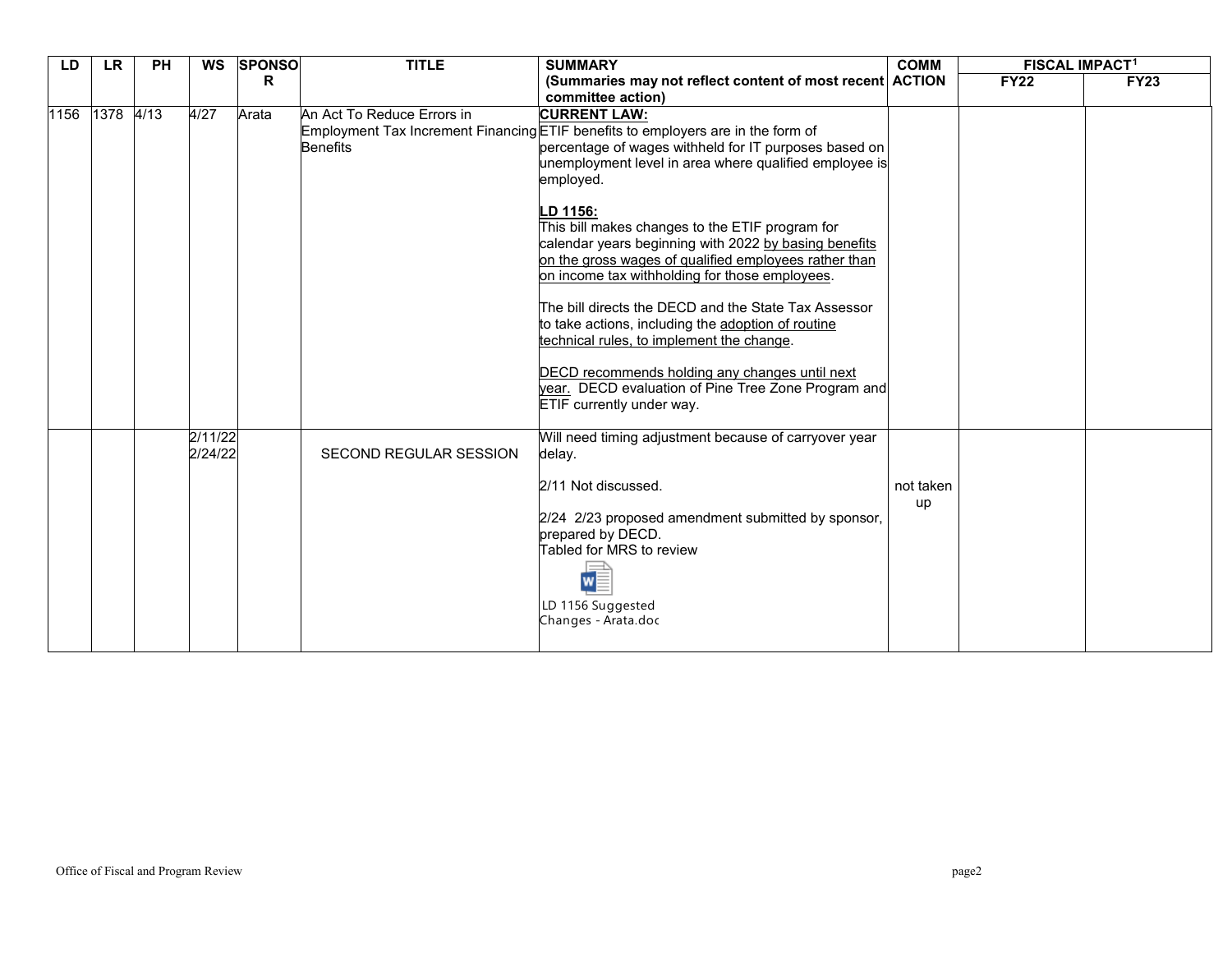| LD<br><b>LR</b> |      | <b>PH</b>        | <b>WS</b>          | <b>SPONSO</b>  | <b>TITLE</b>                                                                                                                 | <b>SUMMARY</b>                                                                                                                                                                                                                                                                                                                                                                                                                                                                                                                                                                               | <b>COMM</b>                        | <b>FISCAL IMPACT1</b> |             |
|-----------------|------|------------------|--------------------|----------------|------------------------------------------------------------------------------------------------------------------------------|----------------------------------------------------------------------------------------------------------------------------------------------------------------------------------------------------------------------------------------------------------------------------------------------------------------------------------------------------------------------------------------------------------------------------------------------------------------------------------------------------------------------------------------------------------------------------------------------|------------------------------------|-----------------------|-------------|
|                 |      |                  |                    | R.             |                                                                                                                              | (Summaries may not reflect content of most recent ACTION<br>committee action)                                                                                                                                                                                                                                                                                                                                                                                                                                                                                                                |                                    | <b>FY22</b>           | <b>FY23</b> |
| 1195            | 800  | 4/7              | 4/22               | <b>Roberts</b> | An Act To Increase Funding to<br>Qualifying Municipalities by Sharing<br>Adult Use Marijuana Sales and Excise<br>Tax Revenue | 1. Establishes fund to share sales tax and excise tax<br>on adult use marijuana with municipalities<br>2. Transfers 5% of ST revenue and excise tax revenue<br>(less administrative costs) on adult use marijuana to<br>fund.<br>3. Distributes fund to municipalities in proportion to<br>the ratio of the marijuana revenue generated in the<br>municipality to the total revenue generated by adult use<br>marijuana establishments statewide.<br>2021 Divided report 7 OTPA/6 ONTP<br>House: ONTP<br>Senate: OTPA - Amendment was fiscal note only<br>RECOMMITTED TO TAX                 | <b>OTPA</b><br>fno/<br><b>ONTP</b> |                       |             |
|                 |      |                  | 2/15/22<br>2/24/22 |                | <b>SECOND REGULAR SESSION</b>                                                                                                | 2/15/22 Not taken up<br>2/24/22 Not taken up<br>Proposed amendment 3/10/22 (Roberts/Trundy)<br>W<br>LD 1195 proposed<br>amendment 3-8-22.c                                                                                                                                                                                                                                                                                                                                                                                                                                                   | not taken<br>up                    |                       |             |
| 1986            | 2544 | $\overline{3/1}$ | 3/10               | Roche          | An Act To Exempt Permanently<br>Disabled Veterans from Payment of<br>Property Tax                                            | CURRENT LAW: provides an exemption from<br>property taxes in veteran's place of residencein an<br>amount up to \$6,000 of the just value of the property to<br>veterans of the Armed Forces of the United States who<br>1. a. Served during a federally recognized war<br>period<br>b. are receiving any form or pension of<br>compensation from the US government<br>c. for total disability<br>d. service connected or nonservice connected as<br>a veteran or<br>2. a. Are disabled by injury or disease<br>b. incurred or aggravated during active service<br>c. in the line of duty and |                                    |                       |             |